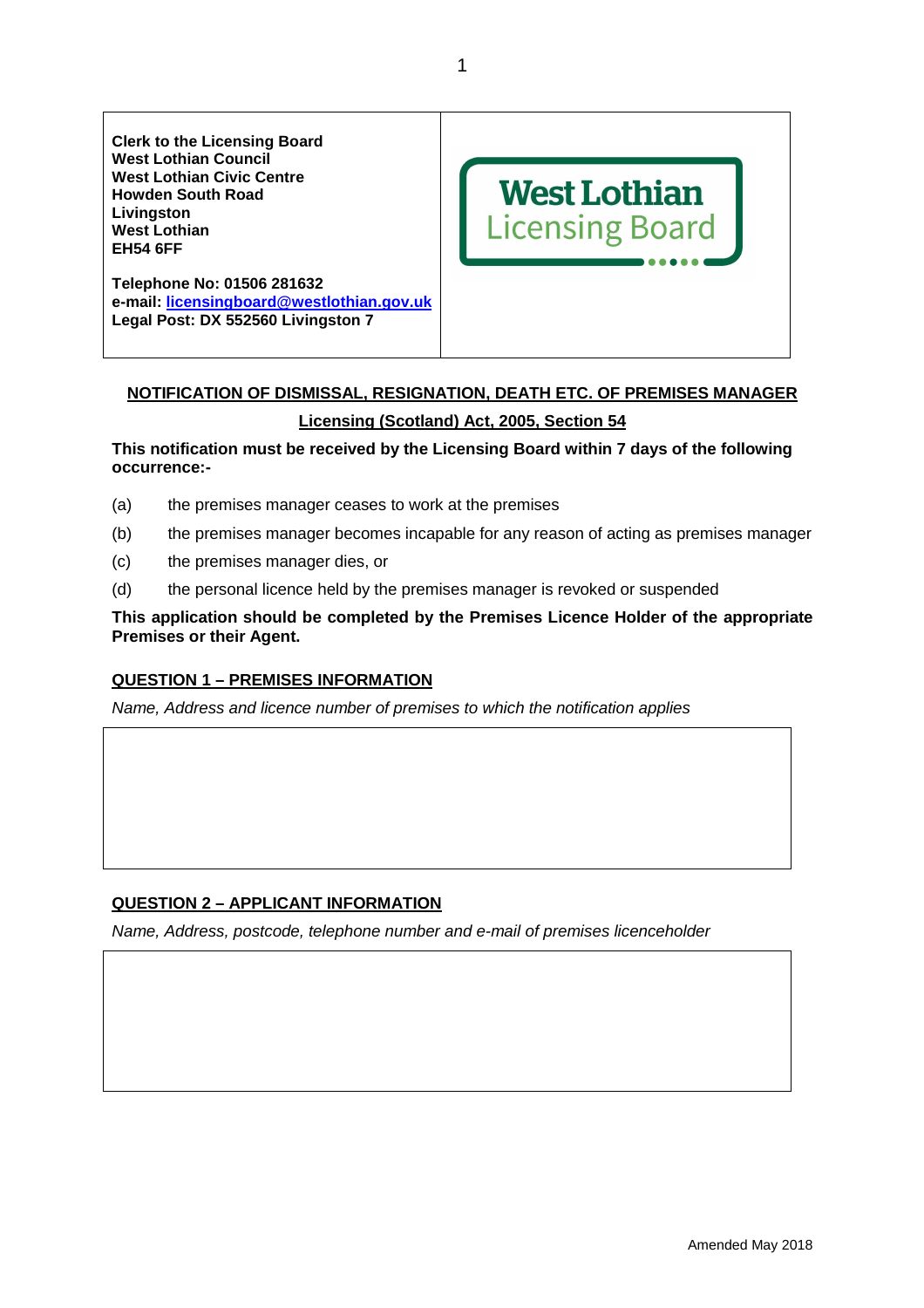#### **QUESTION 3 – NOTIFICATION OF OCCURRENCE**

In terms of Section 54 of the Licensing (Scotland) Act, 2005, the premises licence holder must, no later than 7 days after the occurrence of the event give notice of it to the Licensing Board. (See note 1)

| a) | Please indicate the nature of the occurrence below:-                                   |  |
|----|----------------------------------------------------------------------------------------|--|
|    | the premises manager ceases to work at the premises                                    |  |
|    | the premises manager becomes incapable for any reason of acting as premises<br>manager |  |
|    | the premises manager dies                                                              |  |
|    | the personal licence held by the premises manager is revoked or suspended              |  |
| b) |                                                                                        |  |
|    |                                                                                        |  |

## **DECLARATION BY LICENCE HOLDER OR AGENT ON BEHALF OF LICENCE HOLDER**

I confirm that the contents of this application are true to the best of my knowledge and belief.

#### **IT IS A CRIMINAL OFFENCE TO MAKE A FALSE STATEMENT IN OR CONNECTION WITH THIS APPLICATION**

Signature of Licence Holder…………………….………………………………………………….

Print Name …………...……………………………………………………………………………..

Date ……………………………………………….

Telephone number and email address of licence holder ………………………………........

………………………………………………………………………………………………………..

If this form was completed by someone authorised to make the application on behalf of the licence holder i.e. an agent, please complete

Name of Agent ……………………………………………………………………………………...

Signature of Agent …………………………………………………………………………………

Date ……………………………………………….

Telephone number and email address of agent ………………………………........................

………………………………………………………………………………………………………….